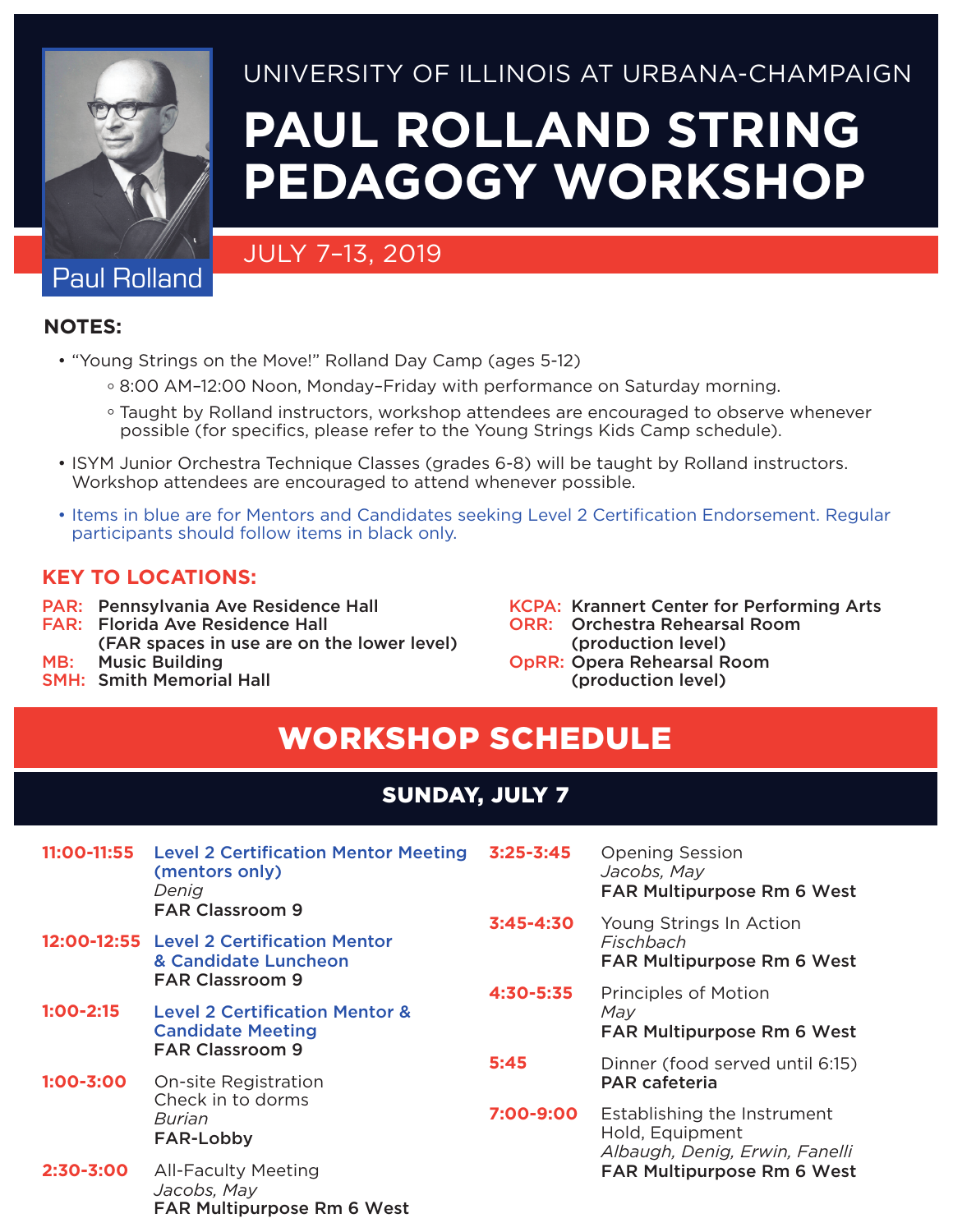# workshop Schedule

#### Monday, July 8

| 8:00-9:30 | Conducting Workshop |
|-----------|---------------------|
|           | Schleicher          |
|           | <b>PAR 117</b>      |

**9:45-11:00** Holding the Bow *Jacobs, Erwin, Fanelli* PAR 117

PAR 117

**3:45-4:45** Fiddling *P. Rolland*

PAR 117

 ISYM Technique Classes *May, Erwin*  KCPA ORR/OpRR

MB Auditorium

**11:00-11:55** Establishing LH & Finger Placement *Denig, Erwin, Fanelli* PAR 117 **12:00** Lunch PAR cafeteria **1:00-2:15** First Strokes *Fischbach, Erwin, Fanelli* PAR 117 **2:15-3:30** Alexander Technique & Paul Rolland Pedagogy *Albaugh* **4:45-5:45** Level 2 Certification Candidates meet with mentors *Candidates should consult with mentors for location* Personal Practice **5:45** Dinner (food served until 6:15) PAR cafeteria **7:15** Participant Play-In of New Tunes for Strings (following Play-In, rehearse Haken group piece)

#### Tuesday, July 9

| 7:50-9:20     | Conducting Workshop<br>Schleicher<br><b>SMH Memorial Room</b>                   | $2:15 - 3:15$ | Pedagogies of Inclusion<br>Fairbanks<br><b>PAR 117</b>              |
|---------------|---------------------------------------------------------------------------------|---------------|---------------------------------------------------------------------|
| 8:00-9:30     | <b>Observe Young Strings</b><br>Jacobs, Kredel, Reedy, G. Rolland<br><b>FAR</b> | $3:30 - 4:30$ | Fiddling<br>P. Rolland<br><b>PAR 117</b>                            |
| $9:45-11:00$  | <b>Rolland History</b><br>Fanelli<br><b>PAR 117</b>                             | $3:45 - 4:45$ | <b>ISYM Technique Classes</b><br>May, Erwin<br><b>KCPA ORR/OpRR</b> |
| 11:00-11:55   | Developing Finger Movement<br>Jacobs<br><b>PAR 117</b>                          | 4:45-5:45     | <b>Level 2 Certification Candidates</b><br>meet with mentors        |
|               |                                                                                 |               | <b>Personal Practice</b>                                            |
| 12:00         | Lunch<br><b>PAR cafeteria</b>                                                   | 5:45          | Dinner (food served until 6:15)<br><b>PAR cafeteria</b>             |
| $1:00 - 2:15$ | <b>Extending the Bow Stroke</b><br>Fischbach<br><b>PAR 117</b>                  | 7:30          | Recital<br><b>Rudolf Haken</b><br><b>MB Auditorium</b>              |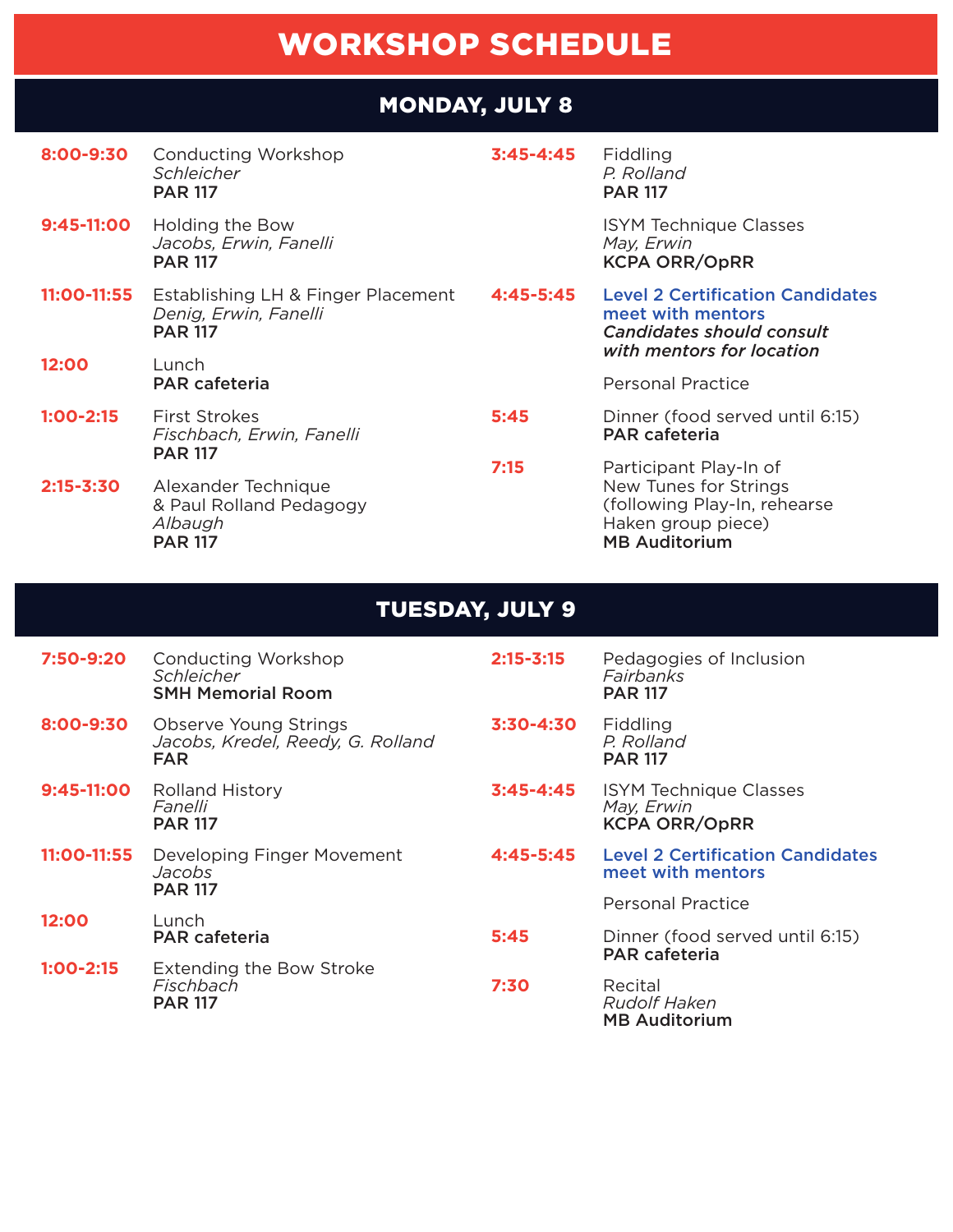# WORKSHOP SCHEDULE

## WEDNESDAY, JULY 10

| 7:50-9:20   | Conducting Workshop<br><b>Schleicher</b><br><b>SMH Memorial Room</b>            | $2:15 - 3:15$ | Applying Rolland's Teaching<br>Methods to Electric Strings<br>Haken<br><b>PAR 117</b>      |
|-------------|---------------------------------------------------------------------------------|---------------|--------------------------------------------------------------------------------------------|
| 8:30-9:30   | Master Class Violin/Viola<br>Denig<br><b>PAR 117</b>                            | $3:30 - 4:30$ | The Doctors Are In Q&A<br>Denig, Fischbach, Fanelli<br><b>PAR 117</b>                      |
| 9:45-11:00  | Martelé & Staccato<br>Fischbach<br><b>PAR 117</b>                               | $3:45 - 4:45$ | <b>ISYM Technique Classes</b><br>May, Erwin<br><b>KCPA ORR/OpRR</b>                        |
| 11:00-11:55 | Fiddling<br>G. Rolland<br><b>PAR 117</b>                                        | $4:45 - 5:45$ | <b>Level 2 Certification Candidates</b><br>meet with mentors                               |
|             | <b>Observe Young Strings</b><br>Jacobs, Kredel, Reedy, G. Rolland<br><b>FAR</b> |               | <b>Personal Practice</b>                                                                   |
|             |                                                                                 | 5:45          | Dinner (food served until 6:15)<br><b>PAR cafeteria</b>                                    |
| 12:00       | Lunch<br><b>PAR cafeteria</b>                                                   | 7:30          | <b>Fiddling Concert</b><br>Peter & Gail Rolland                                            |
| $1:00-2:15$ | <b>Basic Shifting Movements</b><br>Jacobs, Erwin, Fanelli<br><b>PAR 117</b>     |               | <b>MB Auditorium</b><br>(Paul Rolland Foundation meeting<br>immediately following concert) |

## Thursday, July 11

| 7:50-9:20     | Conducting Workshop<br><i>Schleicher</i><br><b>SMH Memorial Room</b>             | $3:45 - 4:45$ | Fiddling<br>P. Rolland<br><b>PAR 117</b>                            |
|---------------|----------------------------------------------------------------------------------|---------------|---------------------------------------------------------------------|
| 8:30-9:30     | Cello/Bass Q & A<br>Erwin, Fanelli<br><b>PAR 117</b>                             |               | Alexander Constructive Rest<br>Albaugh<br><b>PAR 111A</b>           |
| 9:45-11:00    | Sustained and Détaché Bowing<br>Denig<br><b>PAR 117</b>                          |               | <b>ISYM Technique Classes</b><br>May, Erwin<br><b>KCPA ORR/OpRR</b> |
| 11:00-11:55   | Bouncing the Bow<br>May<br><b>PAR 117</b>                                        | 4:45-5:45     | <b>Level 2 Certification Candidates</b><br>meet with mentors        |
|               |                                                                                  |               | <b>Personal Practice</b>                                            |
| 12:00         | Lunch<br><b>PAR cafeteria</b>                                                    | 5:45          | Dinner (food served until 6:15)<br><b>PAR cafeteria</b>             |
| $1:00 - 2:30$ | Vibrato Teaching<br>Fischbach<br><b>PAR 117</b>                                  | 7:30-9:00     | <b>Advanced Master Class</b><br>VIn/VIa-Fischbach                   |
| $2:30 - 3:30$ | Principles of Left Hand<br>& Finger Action<br>Albaugh, Fanelli<br><b>PAR 117</b> |               | <b>MB Auditorium</b>                                                |